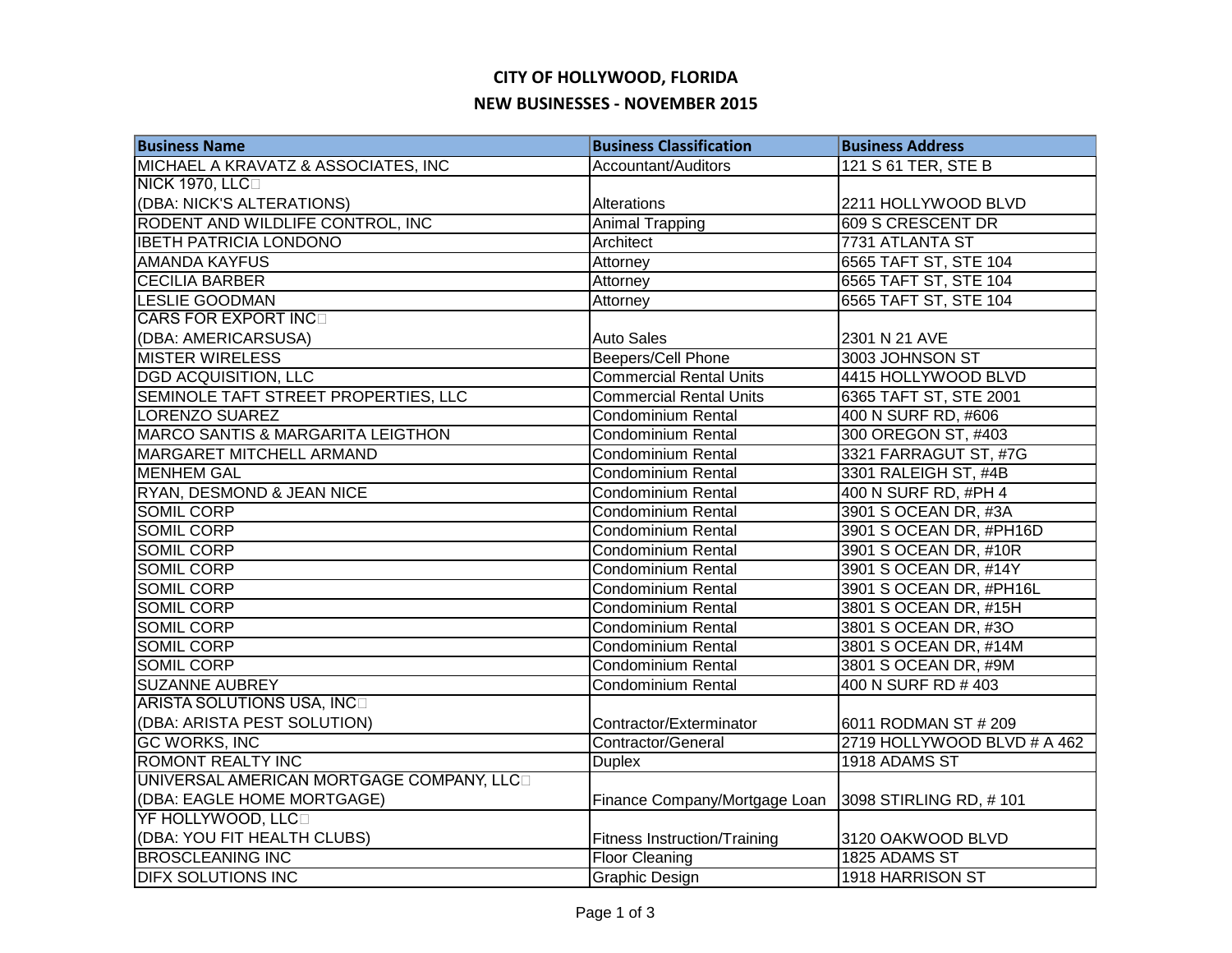## **CITY OF HOLLYWOOD, FLORIDA NEW BUSINESSES - NOVEMBER 2015**

| <b>Business Name</b>                              | <b>Business Classification</b> | <b>Business Address</b>     |
|---------------------------------------------------|--------------------------------|-----------------------------|
| LIVING SECURE INSURANCE ADVISORS, INC.            | <b>Insurance Agency</b>        | 6941 TAFT ST                |
| ADAM HANDLER <sub>D</sub>                         |                                |                             |
| (DBA: C & A ENTERPRISES)                          | Internet Sales                 | 1718 THOMAS ST, #2          |
| <b>STIRLING SYSTEMS INCO</b>                      |                                |                             |
| (DBA: UNIVERSAL SERVICES PROVIDERS)               | Internet Sales                 | 2719 HOLLYWOOD BLVD, A478   |
| <b>ACCESS KEY CLONING, LLC</b>                    | Locksmith/Houses & Cars        | 1940 N 30 RD                |
| BANFF MIAMI INVESTMENT HOLDINGS LLCD              |                                |                             |
| (DBA: ALL ASIAN MASSAGE)                          | Massage Parlor/Salon           | 2451 N 59 TER               |
| <b>GABRIELA LAHAM</b>                             | <b>Massage Therapists</b>      | 3854A SHERIDAN ST           |
| <b>LUCKY SPA ONE INC</b>                          | <b>Massage Therapists</b>      | <b>7060 TAFT ST</b>         |
| A & V REALITY TRANSPORTATION, LLC                 | Office                         | 6495 TAFT ST                |
| ELITE SALES AND SERVICES, LLC                     | Office                         | 3505 MONROE ST, #312        |
| <b>INFINITY INSURANCE CO</b>                      | Office                         | 6565 TAFT ST, STE 104       |
| UNITED STATES VIRGIN ISLANDS REGIONAL CENTER, LLC | Office                         | 290 N FEDERAL HWY           |
| <b>LANCE RANDALL, INC</b>                         | Paralegal                      | 1011 S FEDERAL HWY          |
| <b>CHRISTOPHER WONG, MD</b>                       | Physician                      | 4700 SHERIDAN ST, STE H     |
| <b>HOLLYWOOD HEART CENTER</b>                     | Physician                      | 4000 SHERIDAN ST            |
| INTERNAL MEDICINE SPECIALTY ASSOCIATES            | Physician                      | 3700 WASHINGTON ST, STE 305 |
| ORTHOPAEDIC ASSOCIATES OF SOUTH BROWARD, PA       | Physician                      | 4700 SHERIDAN ST, STE H     |
| PETER VOLSKY, MD                                  | Physician                      | 3800 JOHNSON ST, STE A      |
| <b>RAFAEL L NOGUES, MD</b>                        | Physician                      | 6849 TAFT ST                |
| <b>RICHARD STRAIN, MD</b>                         | Physician                      | 4700 SHERIDAN ST, STE H     |
| AQUA MAN POOL AND SPA SERVICES INC                | Pool Maintenance               | 3102 HAYES ST               |
| <b>OCEAN PRINTERS LLC</b>                         | Printer/Engraver/Lithograph    | 2413 STIRLING RD            |
| MERCHANT FUNDING SOLUTIONS, INC                   | <b>Referral Company</b>        | 1909 TYLER ST, STE 501      |
| <b>MIAMI SOUND SOURCE LLC</b>                     | <b>Rental Service</b>          | 727 S 21 AVE                |
| STAND UP PADDLE LESSONS, LLCD                     |                                |                             |
| (DBA: SURF CITY SURF SCHOOL)                      | <b>Rental Service</b>          | 1111 N OCEAN DR             |
| UNITED AUTO SERVICES, INC.                        | Repair/Auto                    | 1100 N STATE ROAD 7         |
| INDUSTRY SOCIAL LLCO                              |                                |                             |
| (DBA: THE SOCIAL ROOM)                            | Restaurant/Bar                 | 1916 HARRISON ST            |
| <b>MEOLA, VINCENT</b>                             |                                |                             |
| (DBA: VINNIES DOGHOUSE)                           | Restaurant/Bar                 | 1428 N FEDERAL HWY          |
| MYXX HOOKAH LOUNGE CORPORATION                    | Restaurant/Bar                 | 3940 N 46 AVE               |
| <b>RED STRIPE CAFÉ</b>                            | Restaurant/Bar                 | 2001 HARRISON ST            |
| ADVANCED THERAPIES OF MT. DORA                    | <b>Retail Store/Stock</b>      | 1940 N 30 RD                |
| <b>ENCHANTED CANDLES BY MELA</b>                  | <b>Retail Store/Stock</b>      | 1940 N 30 RD                |